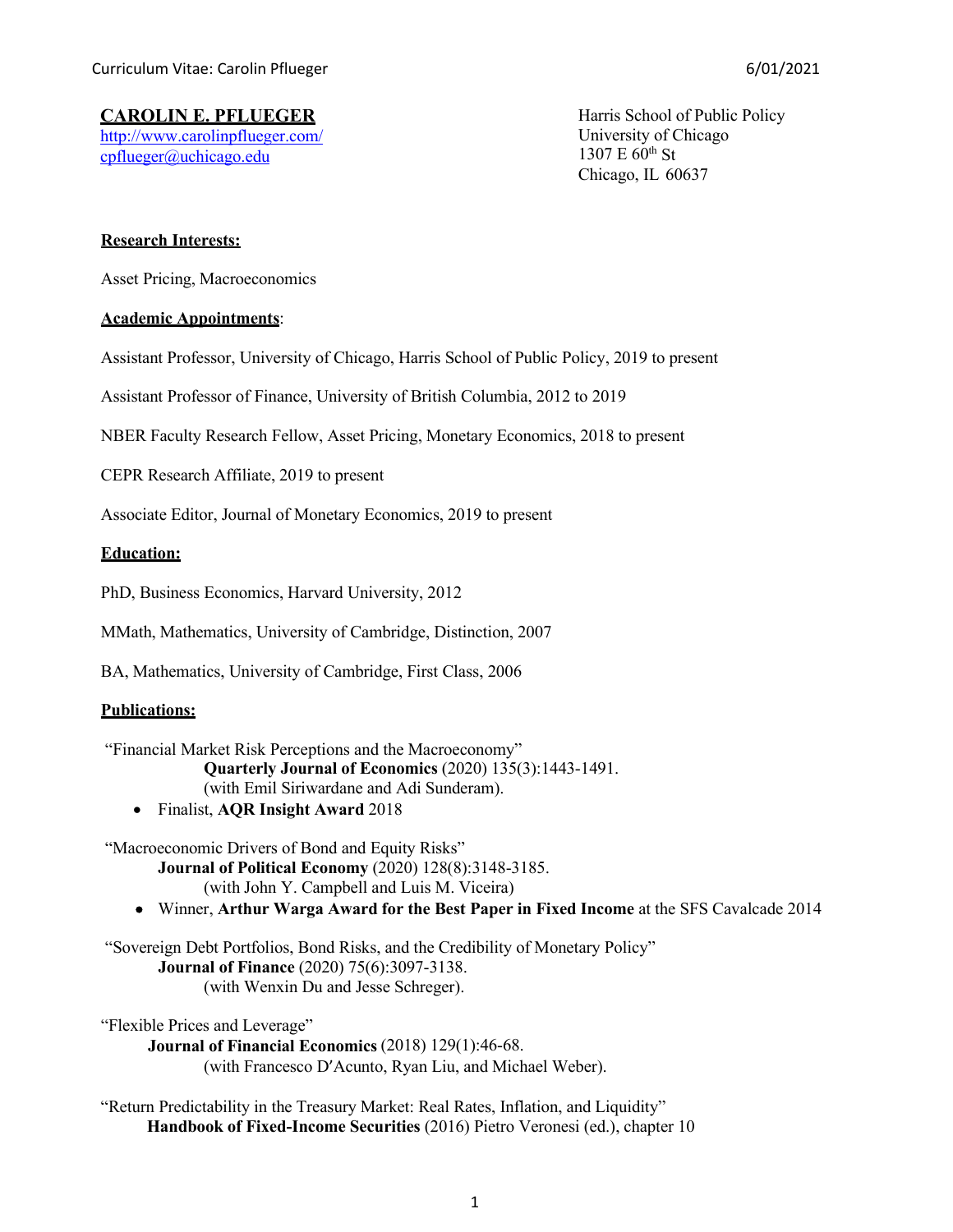Curriculum Vitae: Carolin Pflueger 6/01/2021

(with Luis M. Viceira).

"Comment on 'Monetary Policy, Bond Returns and Debt Dynamics' by Antje Berndt and Sevin Yeltekin" **Journal of Monetary Economics** (2015) 73:137-140.

"A Robust Test for Weak Instruments in Stata" **Stata Journal** (2015) 15(1):216-225 (with Su Wang).

"Inflation Risk in Corporate Bonds" **Journal of Finance** (2015) 70(1):115-162 (with Johnny Kang).

"A Robust Test for Weak Instruments" **Journal of Business and Economic Statistics** (2013) 31(3):358-369 (with Jose Montiel Olea).

"Inflation-Indexed Bonds and the Expectations Hypothesis" **Annual Review of Financial Economics** (2011) 3:139-158 (with Luis M. Viceira)

# **Working Papers:**

"Why Does the Fed Move Markets So Much? A Model of Monetary Policy and Time-Varying Risk Aversion", 2021, with Gianluca Rinaldi **Journal of Financial Economics**, revise and resubmit

["Doubling Down on Debt: Limited Liability as a Financial Friction"](https://www.carolinpflueger.com/perla_pflueger_szkup_20200824.pdf), 2021, with Jesse Perla and Michal Szkup

["A Model of Politics and the Central Bank"](https://www.carolinpflueger.com/DziudaPfluegerPoliticalFed_20200723.pdf), 2021, with Wioletta Dziuda

# **Statistical Software:**

Stata package weakivtest for the weak instrument test of Montiel Olea and Pflueger (2013) (with Su Wang)

# **Awards and Grants:**

| 2021-2023: | World Bank RSB Grant "Why Do Firms Borrow in Foreign Currency?"                                                 |
|------------|-----------------------------------------------------------------------------------------------------------------|
| 2020-2021: | Becker Friedman Institute Grant "Why do Firms Borrow in Foreign Currency? Evidence from<br>a Field Experiment." |
| 2018-2021: | Insight Development Grant, Social Sciences and Humanities Research Council of<br>Canada                         |
| 2018:      | <b>AQR</b> Insight Award Finalist                                                                               |
| 2014-2016: | Insight Development Grant, Social Sciences and Humanities Research Council of<br>Canada                         |
| 2014:      | Arthur Warga Award for the Best Paper in Fixed Income at the SFS Cavalcade                                      |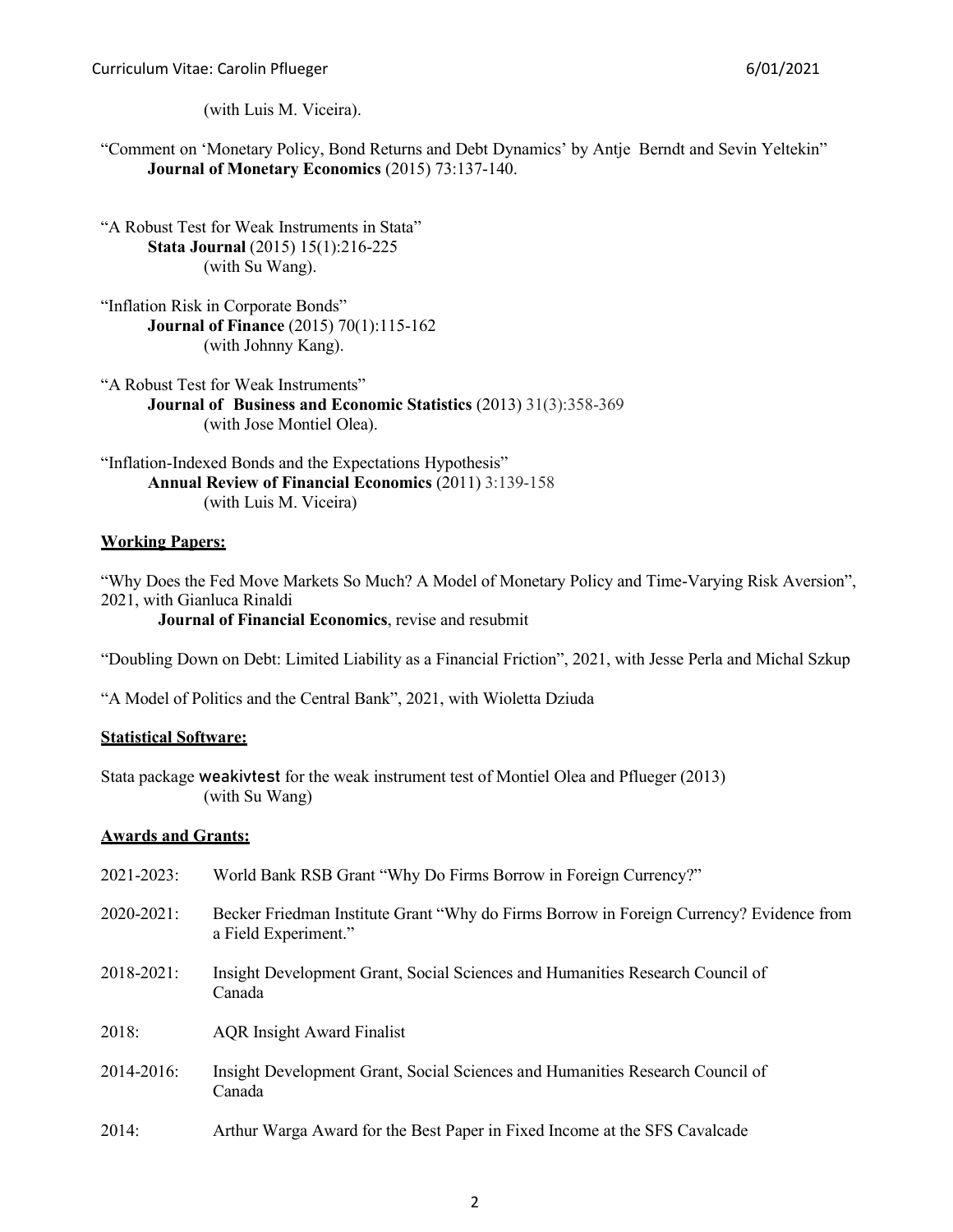# **Extended Academic Visits:**

Brown University Department of Economics, October 2017

Einaudi Institute for Economics and Finance (EIEF), June 2017

Stanford Graduate School of Business, April – May 2016

Federal Reserve Bank of San Francisco, April – May 2016

University of Chicago – Becker-Friedman Institute for Research in Economics, May 2015

MIT Sloan School of Business, October 2015

# **Presentations:**

#### 2021: Seminars:

MIT Sloan University of Hamburg Johns Hopkins University Triangle Macro-Finance Workshop - Duke Fuqua and UNC Chapel Hill HEC Paris (scheduled) Tsinghua University (scheduled)

### Conferences:

London School of Economics – Financial Cycles, Risk, Macroeconomic Causes and Consequences American Economic Association Meetings Bank of Canada/Federal Reserve Bank of San Francisco Conference IMF – Conference on Advances in Monetary Economics (scheduled)

#### 2020: Seminars:

Cornell University Northwestern University – Kellogg London School of Economics NYU Stern Copenhagen Business School Boston College Bocconi University World Bank University of Chicago – Booth School of Business Federal Reserve Bank of Dallas

### Conferences:

NBER Summer Institute – Monetary Economics NBER – Asset Pricing American Economic Association Meetings Harvard Business School "Perspectives on 2020 Financial Markets" WAPFIN at NYU Stern

### 2019: Seminars: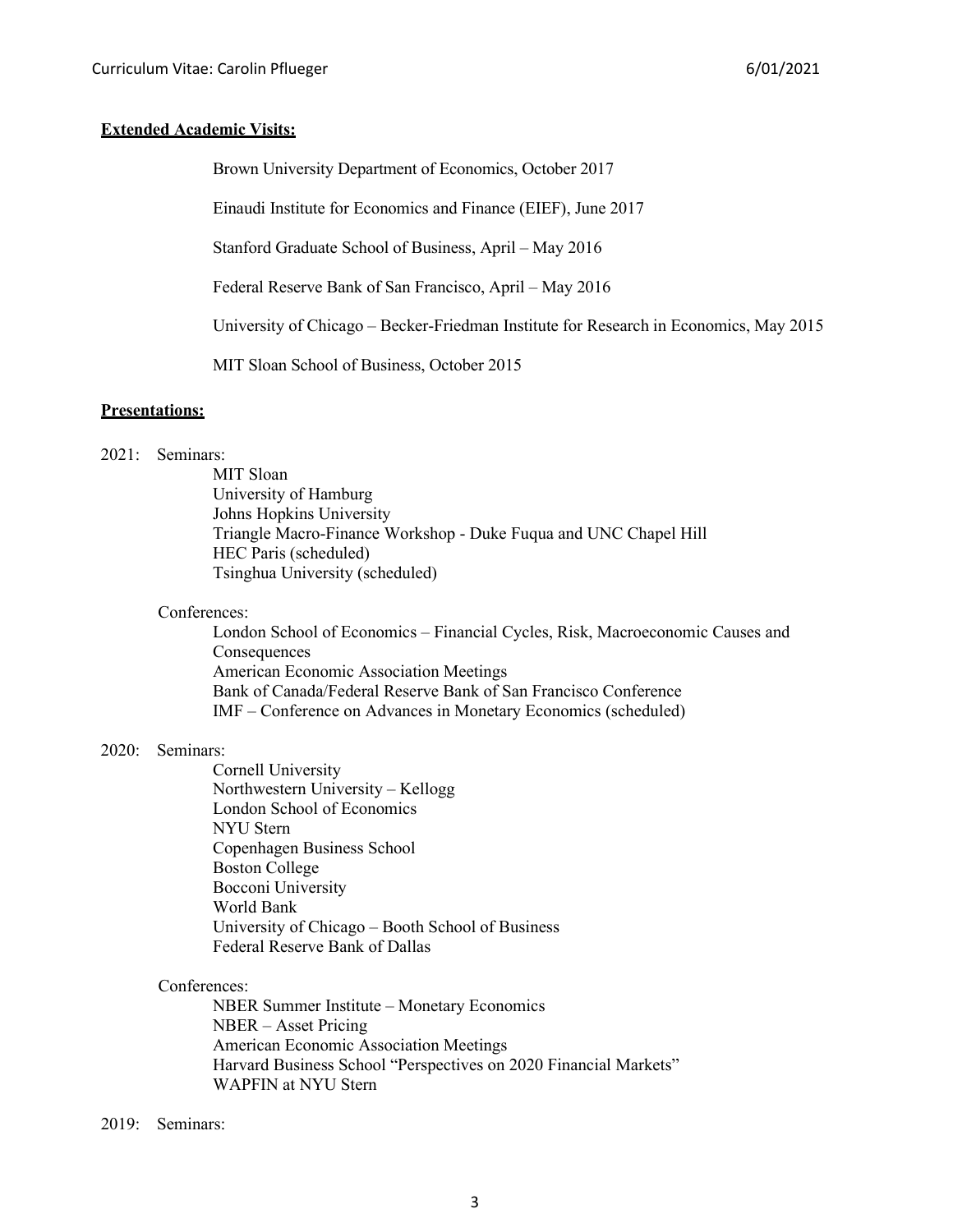University of Chicago – Booth School of Business University of Minnesota – Carlson Stockholm School of Economics – Swedish House of Finance

### Conferences:

Stanford SITE – The Dollar's Special Status WAPFIN at NYU Stern

### 2018: Seminars:

University of Chicago – Harris School of Public Policy University of Utah – Eccles Washington University in St. Louis – Olin School of Business New York Federal Reserve University College London

### Conferences:

NBER Behavioral Finance\*

# 2017:

Seminars: London School of Economics Wharton Federal Reserve Board Einaudi Institute of Economics and Finance Imperial College Oxford – Said Business School McGill – [Desautels Faculty of Management](https://www.mcgill.ca/desautels/) Indiana Kelley School of Business Brown University

### Conferences:

Stanford SITE - New Models of Financial Markets, NBER Asset Pricing\* Chicago CITE\* HEC-McGill Winter Finance Workshop Oslo Asset Pricing Conference SFS Cavalcade MIT 2017 Junior Finance Faculty Conference

# 2016:

### Seminars:

Stanford Graduate School of Business Columbia Business School MIT Sloan San Francisco Federal Reserve

### Conferences:

8th Macro-Finance Society Meeting NBER Summer Institute – Capital Markets and the Economy NBER Summer Institute – International Finance and Macroeconomics NBER Corporate Finance\* AEA Annual Meeting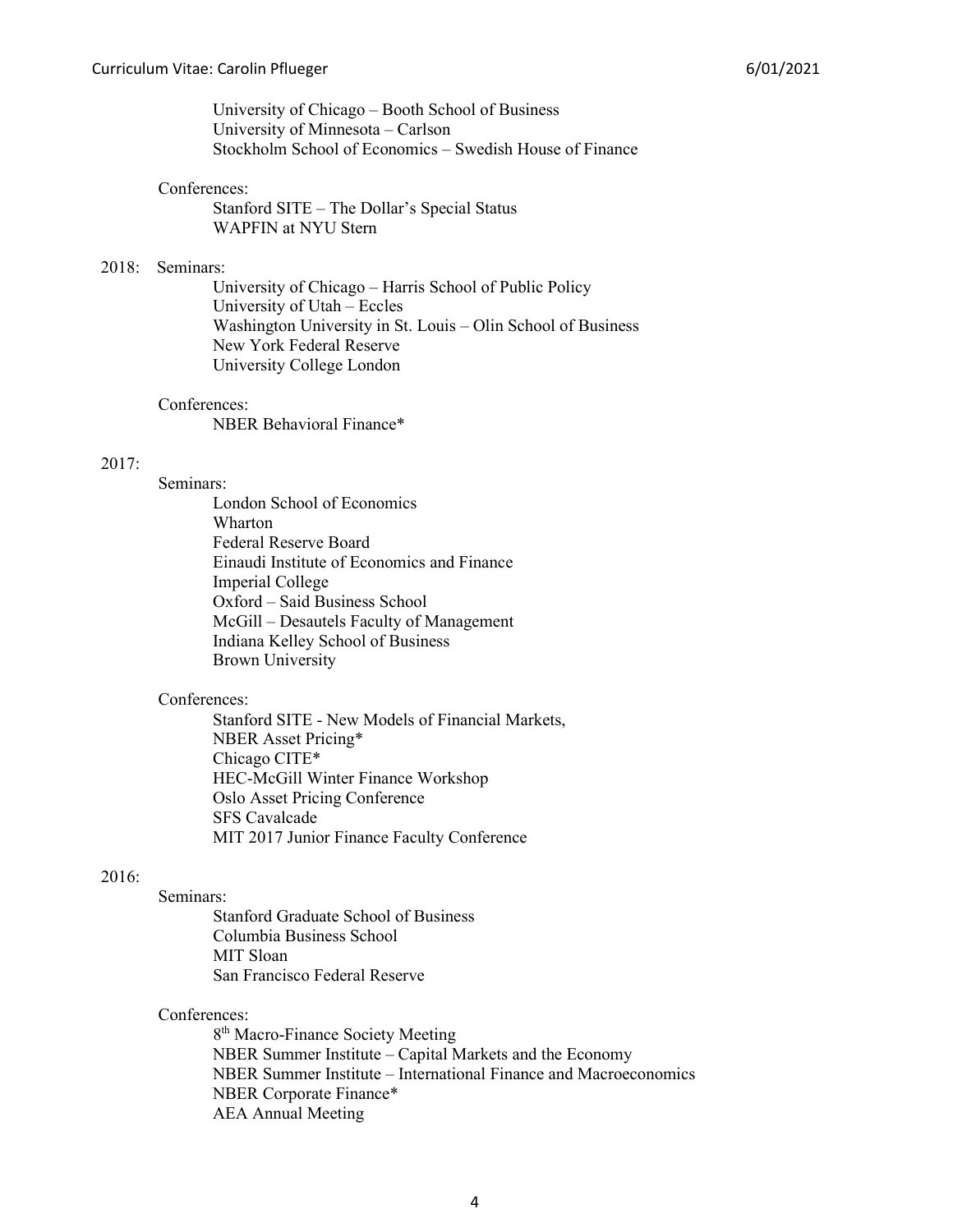### German Economists Abroad

## $2015:$

### Seinars:

University of Chicago University of Chicago Booth School of Business Federal Reserve Bank of Chicago

### Conferences:

Western Finance Association German Economists Abroad

# $2014:$

Seminars:

Bank of Canada University of Calgary Vienna Graduate of School of Finance

### Conferences:

NBER Universities Conference NBER Summer Institute – Asset Pricing Monetary Policy and Financial Markets Conference at the Federal Reserve of San Francisco UNC Jackson-Hole Finance Conference Duke Asset Pricing Conference ASU Sonoran Winter Finance Conference SFS Cavalcade Society for Economic Dynamics Adam Smith Asset Pricing Conference UBC Summer Finance Conference Carnegie-Rochester-NYU Conference on Public Policy

### 2013:

Conferences: North American Winter Meetings of the Econometric Society Early Career Women in Finance Conference

### 2012:

### Seminars:

University of British Columbia Brown University Federal Reserve Board Federal Reserve Bank of Chicago University of Illinois at Urbana-Champaign – Business School London Business School University of Michigan – Ross School of Business University of Rochester – Simon Business School Washington Universityin St. Louis Olin – Business School University of Wisconsin-Madison – Business School Yale School of Management

# $2011:$

Conferences: